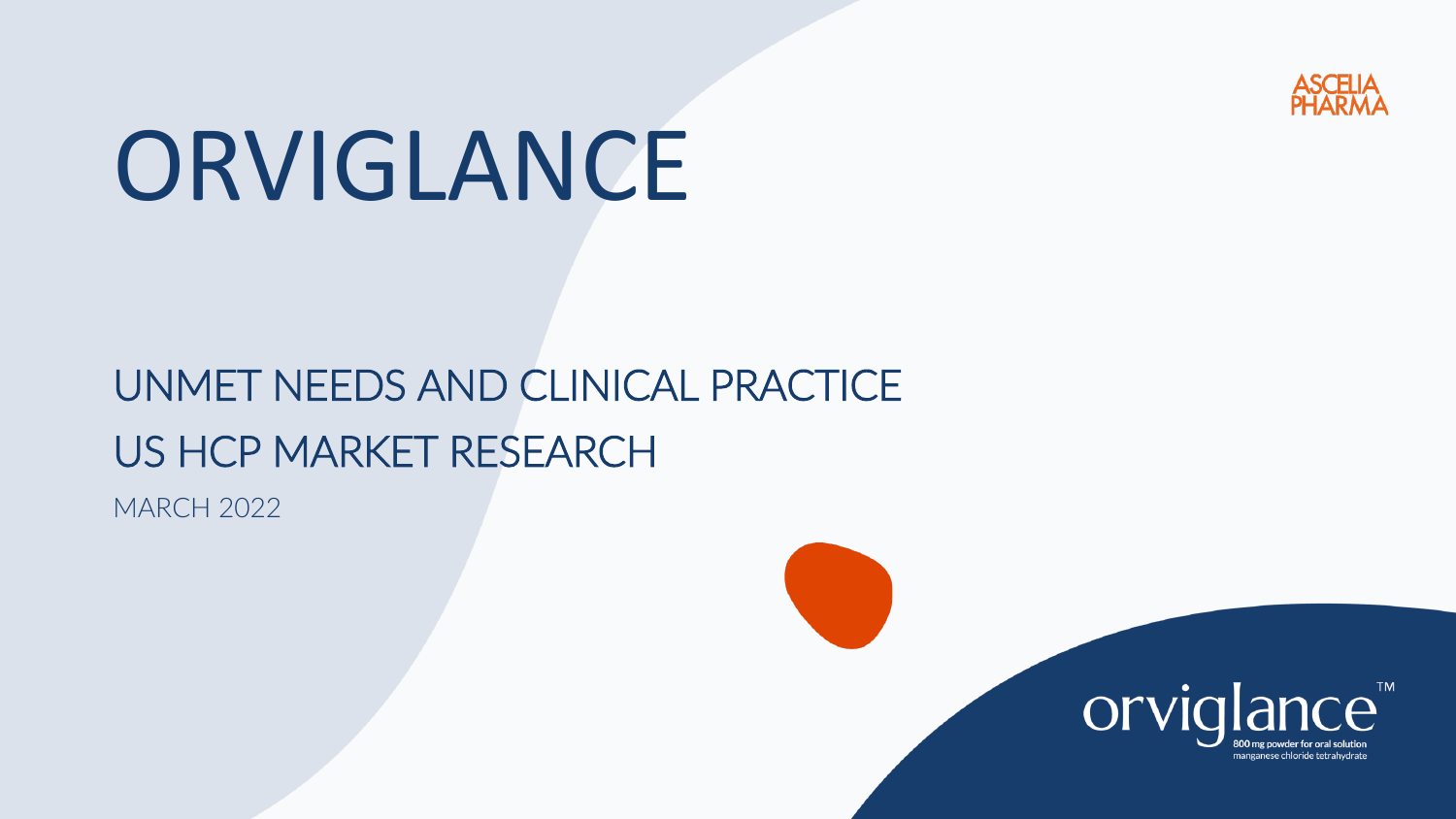

### **MARKET RESEARCH SUPPORTS UNMET NEED FOR ORVIGLANCE**

#### MARKET RESEARCH WITH 270 HCPs DESCRIBE

- Clinical practice and use of contrast agents in liver imaging
- Contrast agent decision path for patients with kidney impairment
- Unmet needs in MRI contrast agents today
- Response to Orviglance product profile

#### MARKET INSIGHTS SUPPORT UNMET NEED

- Persistent concern of gadolinium safety risks and NSF in liver MRI for patients with impaired kidneys
- Preference of unenhanced or low dose MRI for patients with severely impaired kidneys
- High likelihood of Orviglance use upon market availability

The research covered 16 interviews and a survey among 254 HCPs, including 154 radiologists, 50 nephrologists and 50 oncologists and was conducted by Two Labs Pharma Services Q4 2021/Q1 2022 for Ascelia Pharma

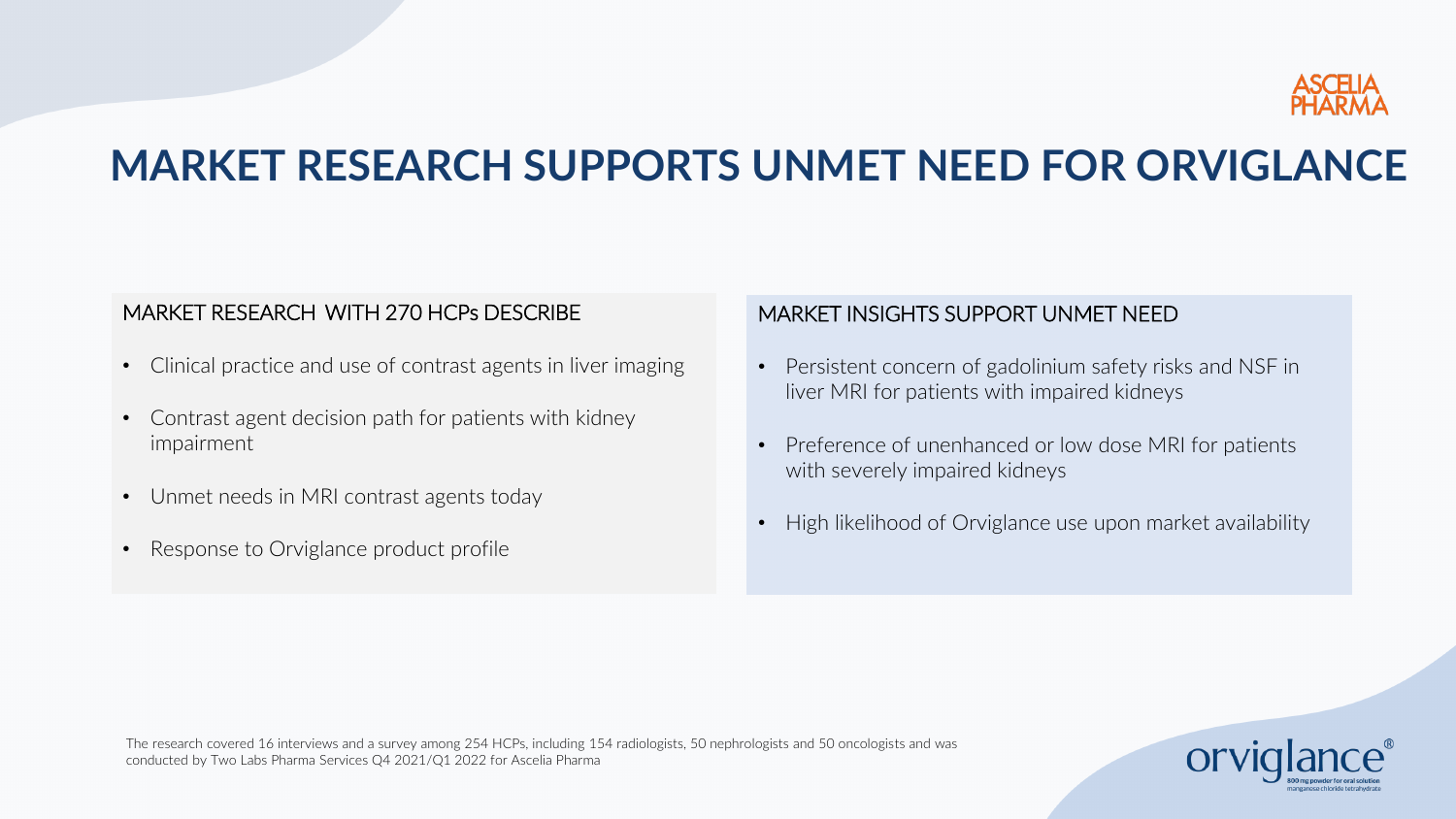

Or<sup>'</sup>

### **SIGNIFICANT MRI SHARE FOR ORVIGLANCE TARGET PATIENTS**



2) N=241 Radiologists and oncologists. Q: For your patients who have confirmed (or suspected) liver cancer AND kidney impairment or damage, what percentage of these patients fall within each of the following segments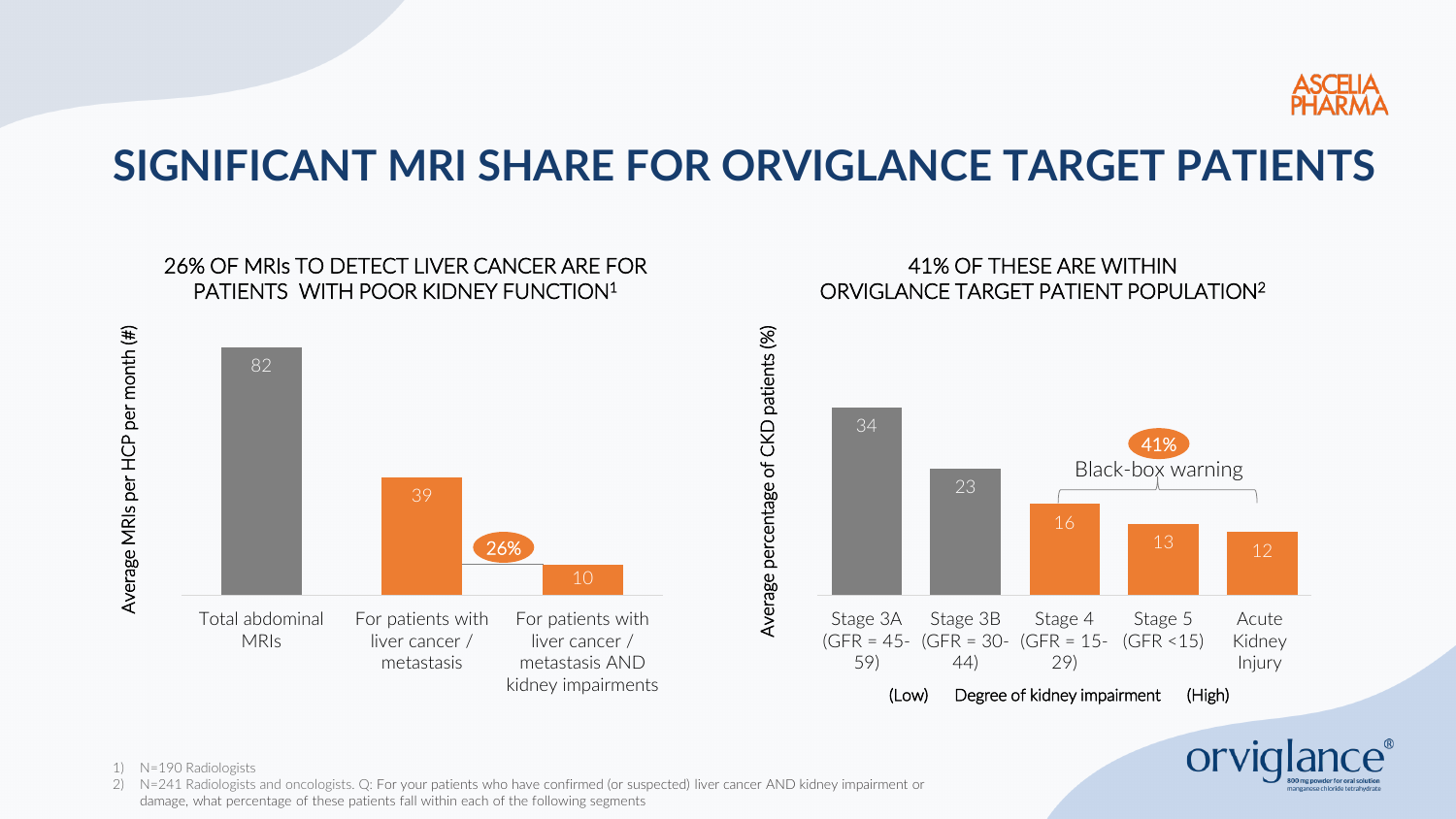

### **NSF IS MAIN CONCERN WHEN USING CONTRAST AGENTS**

#### NSF AND OTHER GADOLINIUM TOXICITIES ARE THE MOST IMPORTANT CONCERNS OF GBCAs





N = 254, oncologist, nephrologist, and radiologist responses.

Q: Which side effects or adverse events are you most concerned about when using contrast agents (shown as % split of highest concern).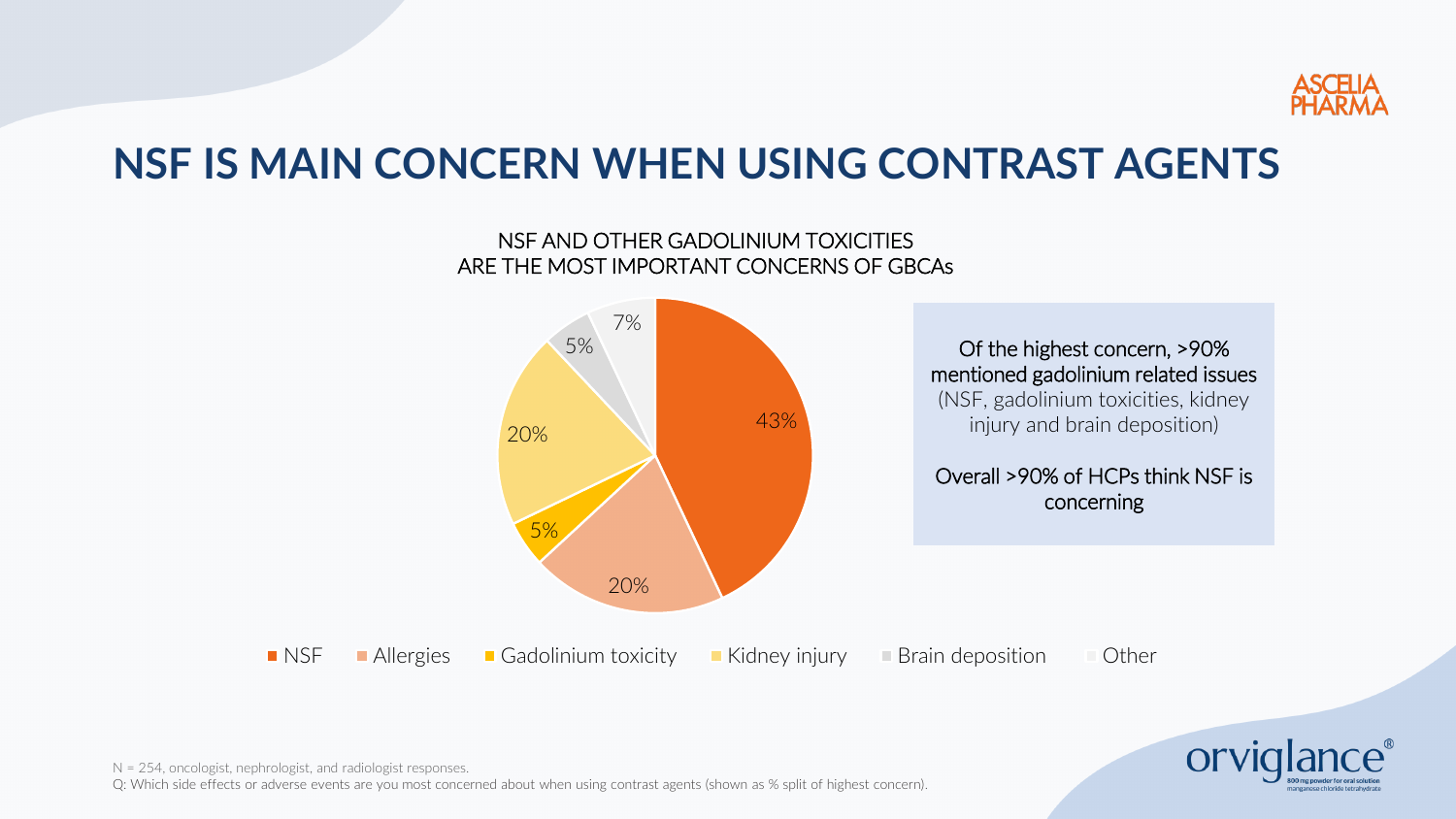

### **NSF REMAINS AN ISSUE DESPITE FDA "BLACK BOX" WARNING**



N = 254, oncologist, nephrologist, and radiologist responses. Q:Have you ever experienced a case of Gadolinium based contrast agent (GBCA) induced Nephrogenic systemic fibrosis (NSF) N = 41 providers who have experienced NSF. Years in practice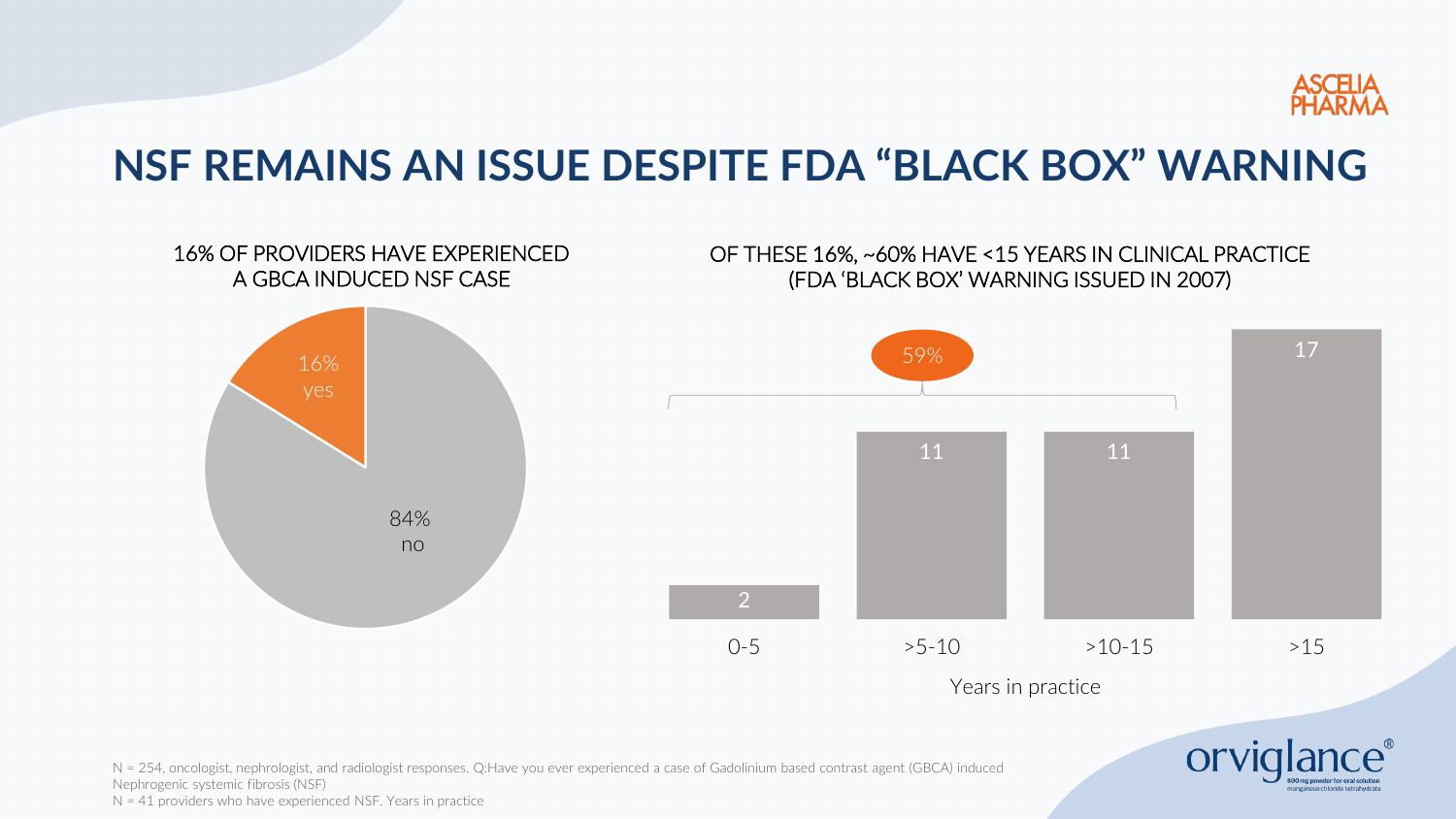

### **UNENHANCED MRI IS PREFERRED FOR ORVIGLANCE TARGET PATIENTS**





N =103 oncologist, nephrologist, and radiologist responses. Q: Please assign priority to the imaging tests in the sequence or order in which you would recommend or perform them (shown as % split of first priority of MRI options)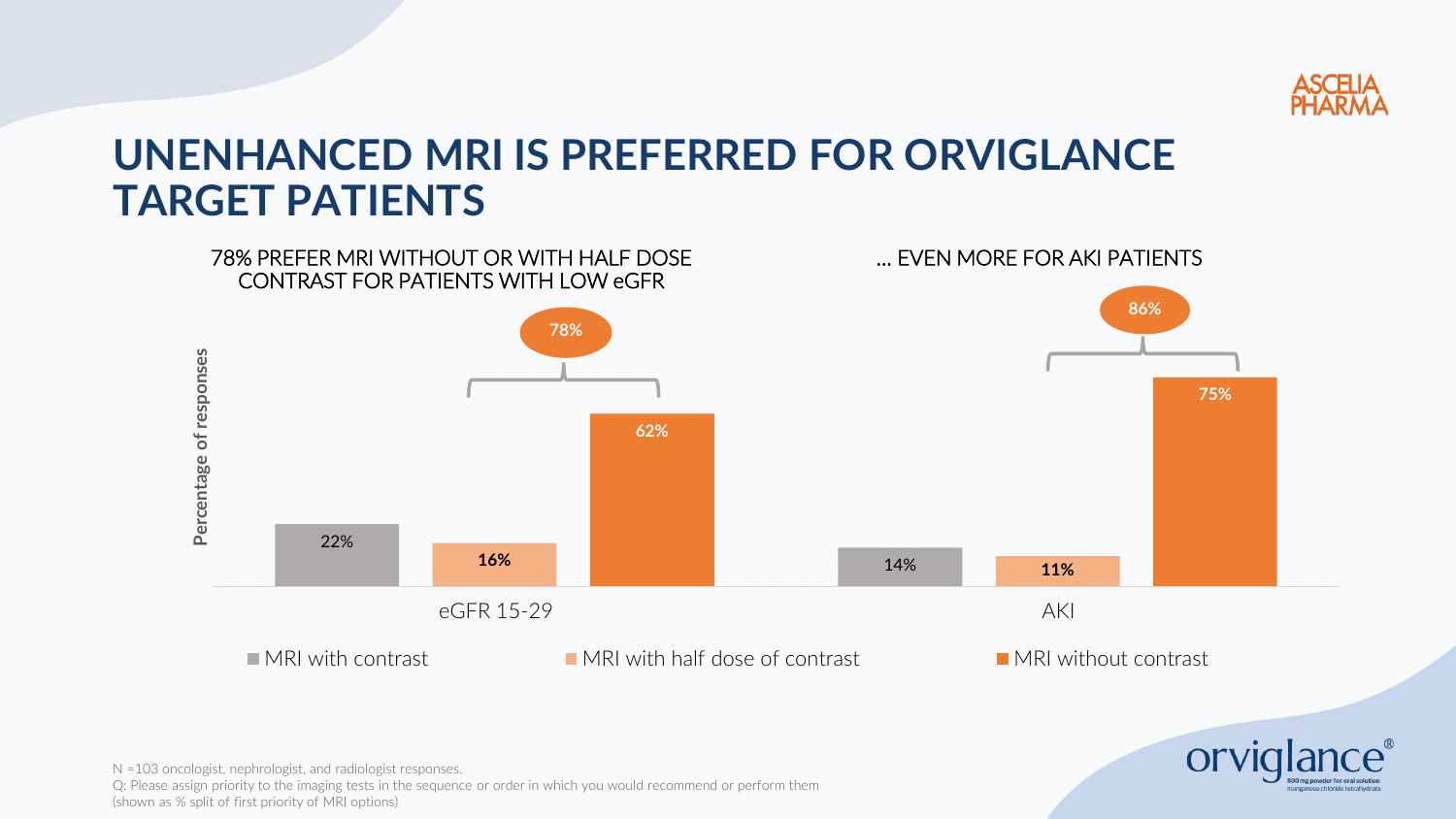

### **PATIENTS ARE AWARE OF THE GBCA ASSOCIATED RISKS**

#### PATIENTS ARE GENERALLY AWARE OF RISKS OF GADOLINIUM-BASED CONTRAST AGENTS





N =176 oncologist, nephrologist, and radiologist responses Q: How aware are the following type of patients about the potential risks of gadolinium-based contrast agents (GBCA)